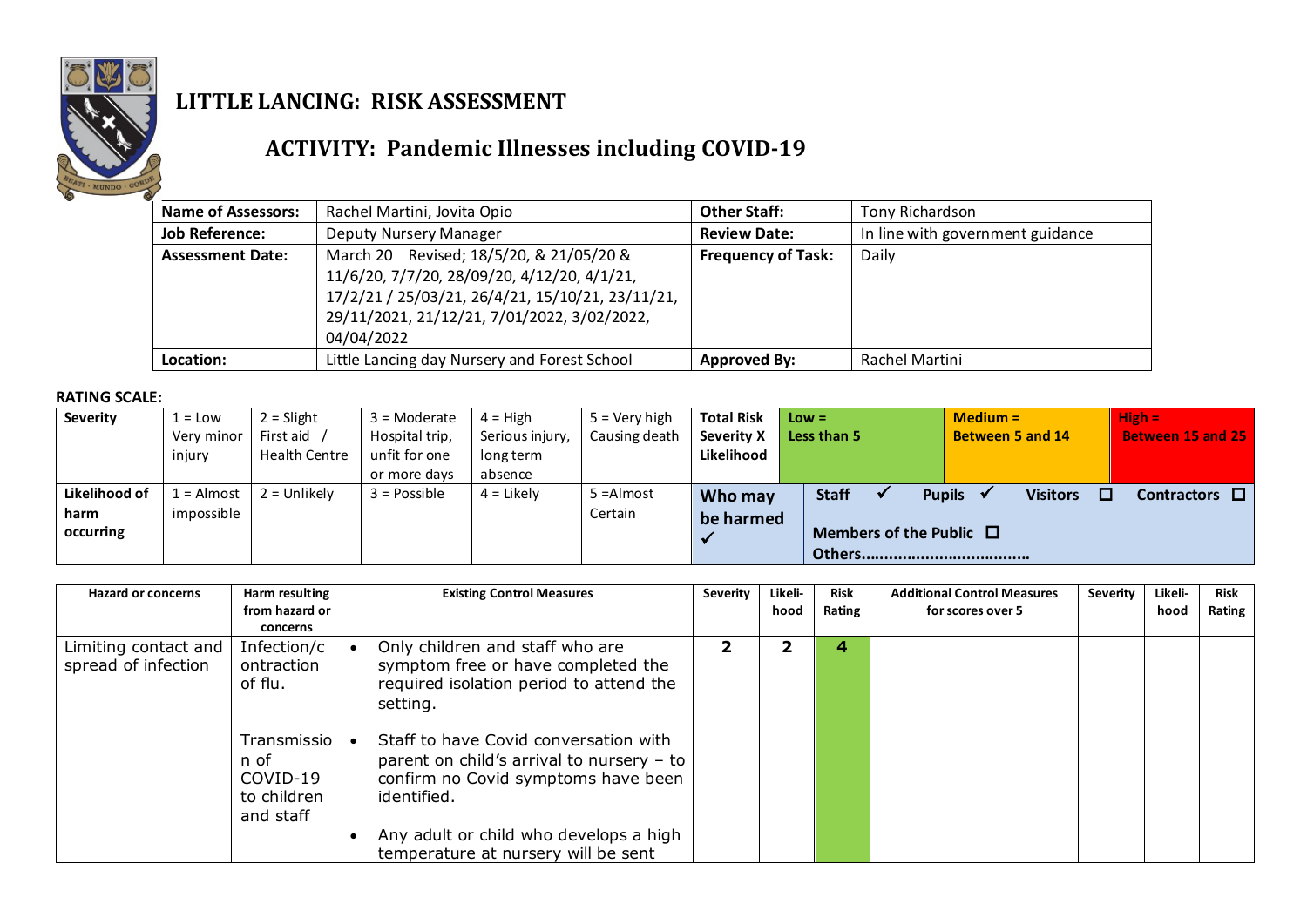| home and asked to follow the below<br>quidance.                                                                                                                                                                                                                                                                                                                                                                                                                                         |  |
|-----------------------------------------------------------------------------------------------------------------------------------------------------------------------------------------------------------------------------------------------------------------------------------------------------------------------------------------------------------------------------------------------------------------------------------------------------------------------------------------|--|
| Children and young people who are<br>$\bullet$<br>unwell and have a high temperature<br>should stay at home and avoid contact<br>with other people, where they can.<br>They can go back to school, college or<br>childcare, and resume normal activities<br>when they no longer have a high<br>temperature and they are well enough<br>to attend.                                                                                                                                       |  |
| It is not recommended that children<br>$\bullet$<br>and young people are tested for<br>COVID-19 unless directed to by a<br>health professional.                                                                                                                                                                                                                                                                                                                                         |  |
| If a child or young person has a<br>$\bullet$<br>positive COVID-19 test result they<br>should try to stay at home and avoid<br>contact with other people for 3 days<br>after the day they took the test, if they<br>can. After 3 days, if they feel well and<br>do not have a high temperature, the<br>risk of passing the infection on to<br>others is much lower. This is because<br>children and young people tend to be<br>infectious to other people for less time<br>than adults. |  |
| Children and young people who usually<br>$\bullet$<br>go to school, college or childcare and<br>who live with someone who has a                                                                                                                                                                                                                                                                                                                                                         |  |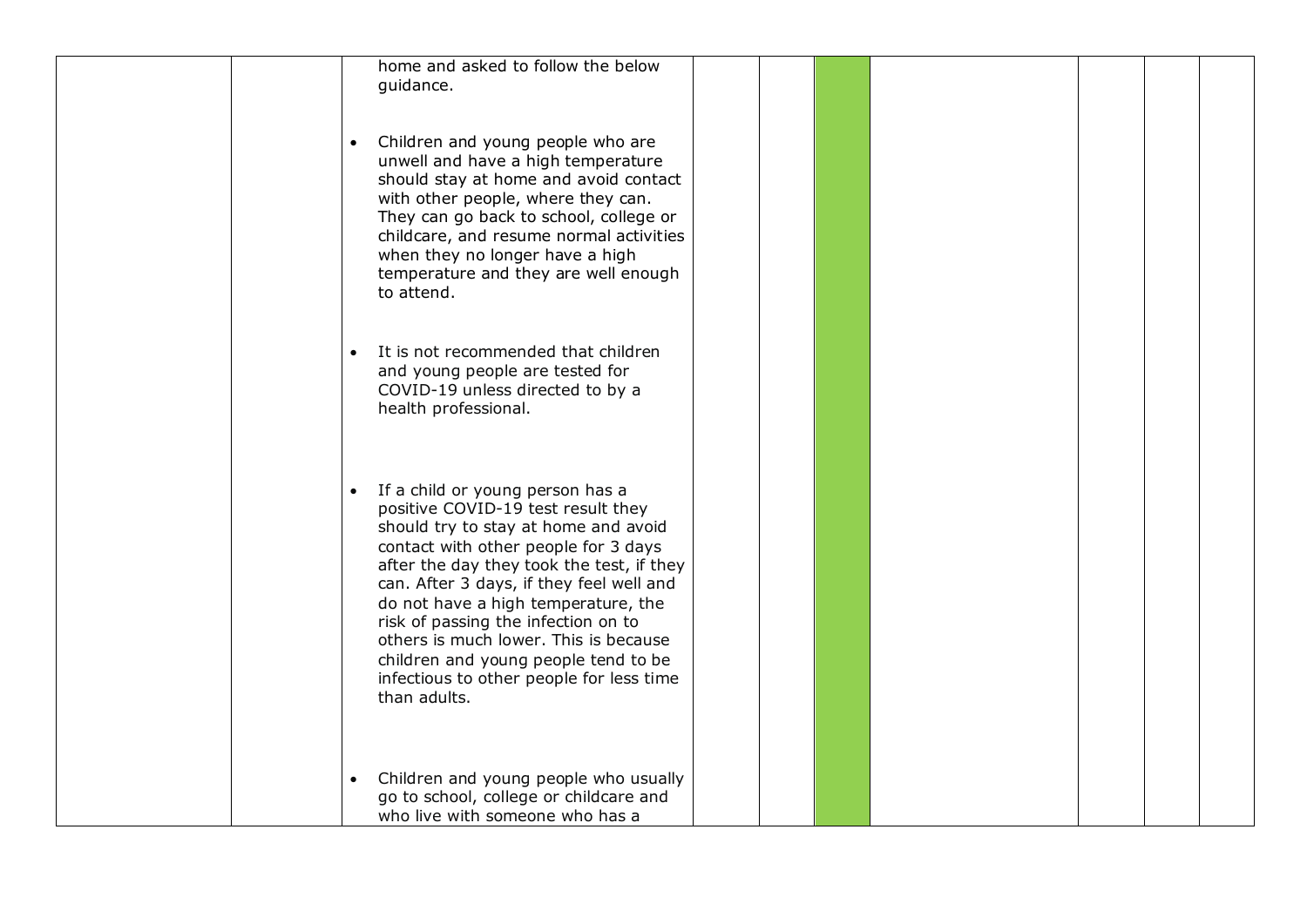| positive COVID-19 test result should<br>continue to attend as normal.                                                                                                                                                                                                                                                                                                                       |  |  |
|---------------------------------------------------------------------------------------------------------------------------------------------------------------------------------------------------------------------------------------------------------------------------------------------------------------------------------------------------------------------------------------------|--|--|
| If staff have symptoms of a respiratory<br>$\bullet$<br>infection, such as COVID-19, and they<br>have a high temperature or do not feel<br>well enough to go to work or carry out<br>normal activities, they should try to<br>stay at home and avoid contact with<br>other people, until you no longer have<br>a high temperature (if they had one)<br>or until they no longer feel unwell. |  |  |
| If staff have a positive COVID-19 test<br>result, it is very likely that they have<br>COVID-19 even if they do not have<br>any symptoms. They can pass on the<br>infection to others, even if they have<br>no symptoms.                                                                                                                                                                     |  |  |
| Many people with COVID-19 will no<br>$\bullet$<br>longer be infectious to others after 5<br>days. If you have a positive COVID-19<br>test result, try to stay at home and<br>avoid contact with other people for 5<br>days after the day you took your test.                                                                                                                                |  |  |
| For any child or staff member who is<br>$\bullet$<br>classed as medically vulnerable there<br>is still testing available. They should<br>seek medical advise if they have been                                                                                                                                                                                                              |  |  |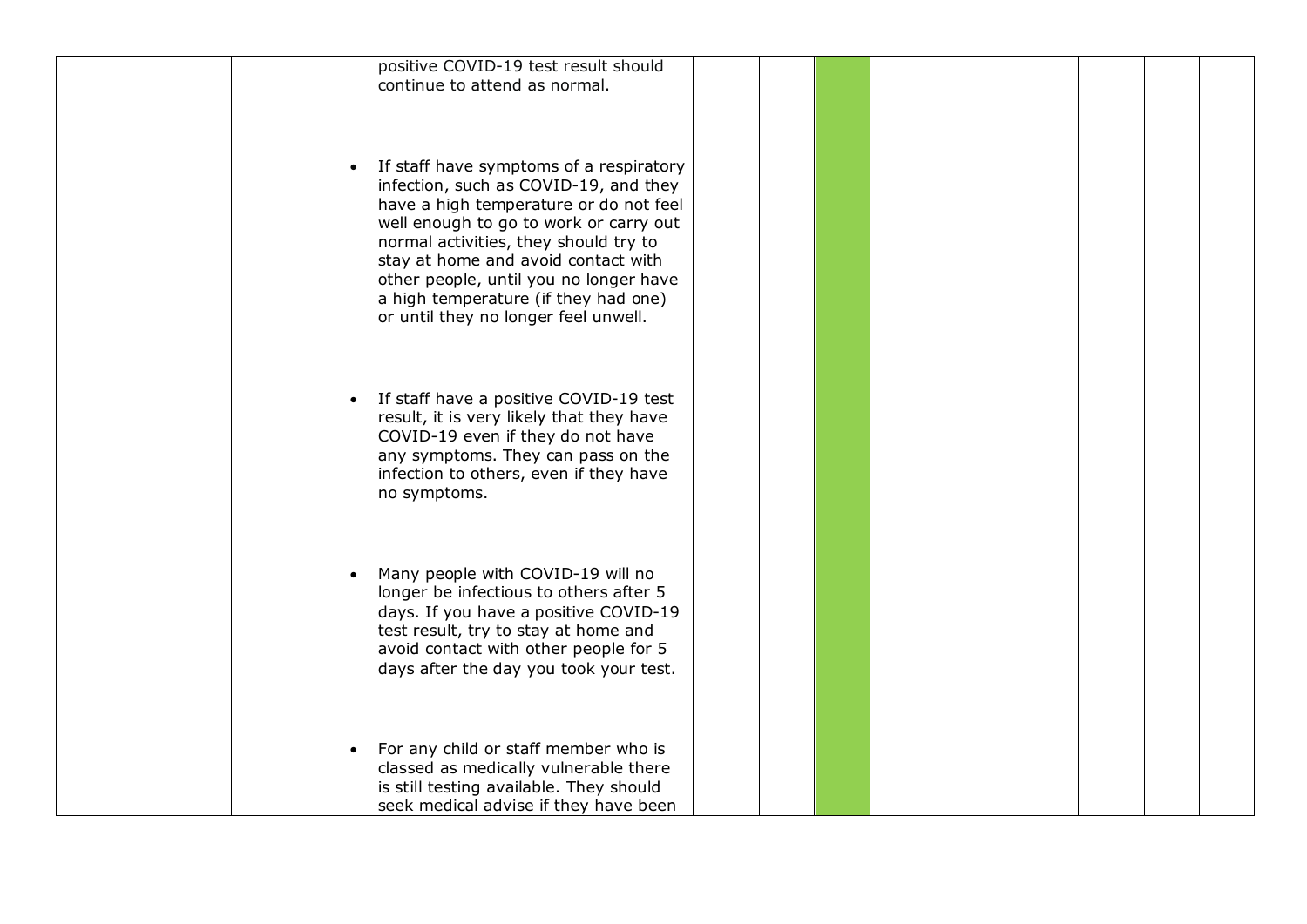|                                                              |                                                                                                     | in close contact with a positive case or<br>develop symtoms themselves.                                                                                                                                                                                                                                                                                                                                                                                                                                                                                                                                                                                                                                                                                                                                                                                                                                                                                                                      |                |                         |   |  |  |
|--------------------------------------------------------------|-----------------------------------------------------------------------------------------------------|----------------------------------------------------------------------------------------------------------------------------------------------------------------------------------------------------------------------------------------------------------------------------------------------------------------------------------------------------------------------------------------------------------------------------------------------------------------------------------------------------------------------------------------------------------------------------------------------------------------------------------------------------------------------------------------------------------------------------------------------------------------------------------------------------------------------------------------------------------------------------------------------------------------------------------------------------------------------------------------------|----------------|-------------------------|---|--|--|
| Children, parents<br>and visitors<br>entering the<br>nursery | Infection/c<br>ontraction<br>of flu.<br>Transmissio<br>n of<br>COVID-19<br>to children<br>and staff | Students and visitors are asked to only<br>attend the setting if they are well in<br>themselves.<br>• All children, staff and visitors to<br>wash/sanitize their hands when<br>entering and leaving the setting.<br>Families will be greeted one at a time<br>by a member of staff at the main door.<br>This will limit large groups of people<br>entering the nursery.<br>Whilst queuing outside of the nursery<br>$\bullet$<br>we will also ask families to follow<br>social distancing measures and be<br>mindful of others using our provision<br>and follow a one way system for<br>entering and leaving the nursery, this<br>will be clearly marked (Down the ramp<br>and up the steps).<br>Parents will be encourged to keep<br>$\bullet$<br>children in car if queue is long etc<br>Posters will be displayed and markings<br>$\bullet$<br>on floor to ensure distances are kept<br>between families.<br>All children will wash their hands upon<br>$\bullet$<br>arrival at nursery. | $\overline{2}$ | $\overline{\mathbf{2}}$ | 4 |  |  |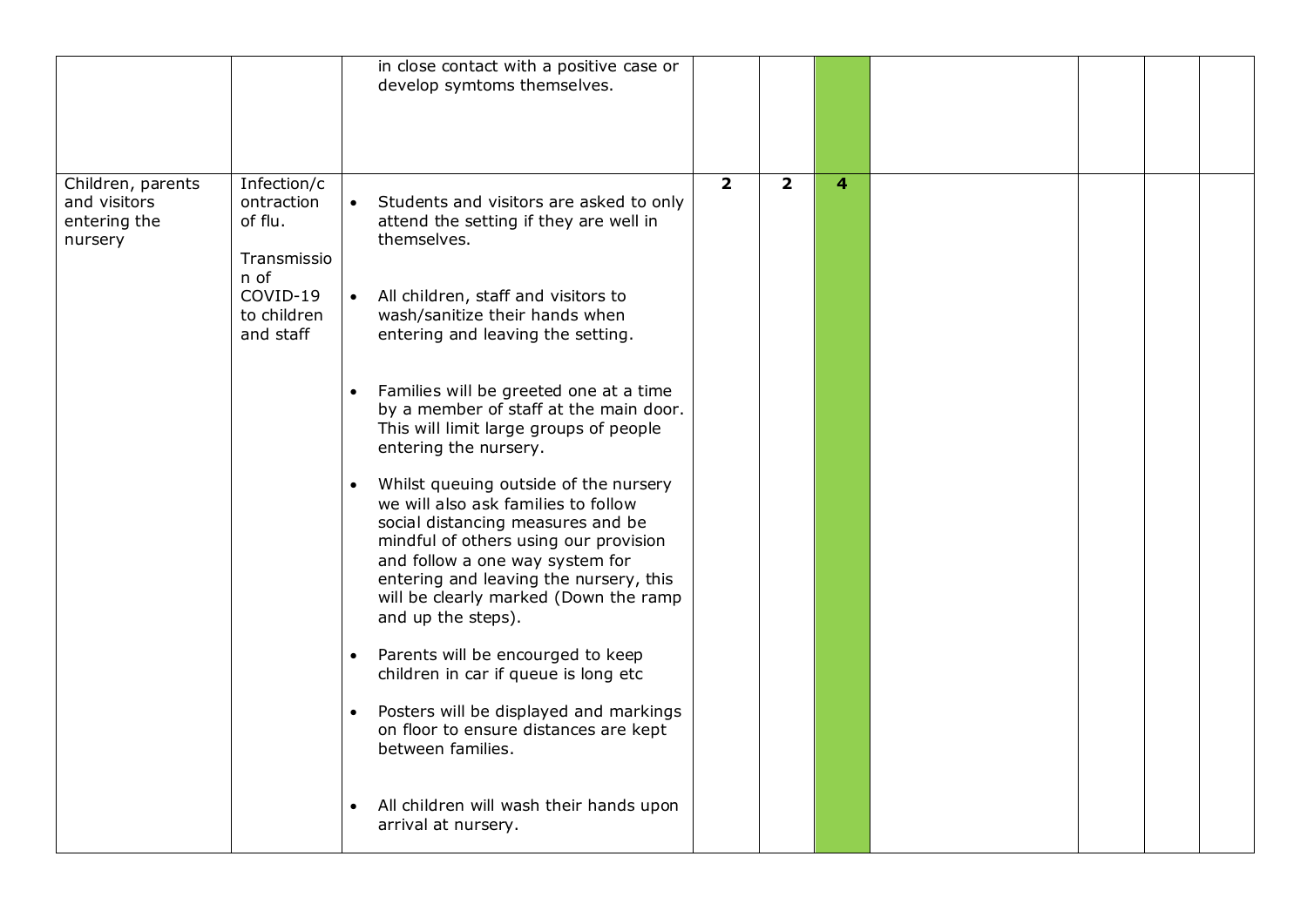|                            |                                                                                                    | Main reception area to be sanitised<br>regularly.                                                                                                                                                                                                                                                                                                                                                                                                                                                                                                                                                                                                                                                                                                                                                                                                                                                                                              |                |                |                |  |  |
|----------------------------|----------------------------------------------------------------------------------------------------|------------------------------------------------------------------------------------------------------------------------------------------------------------------------------------------------------------------------------------------------------------------------------------------------------------------------------------------------------------------------------------------------------------------------------------------------------------------------------------------------------------------------------------------------------------------------------------------------------------------------------------------------------------------------------------------------------------------------------------------------------------------------------------------------------------------------------------------------------------------------------------------------------------------------------------------------|----------------|----------------|----------------|--|--|
| Child Safety               | Infection/C<br>ontraction<br>of flu<br>Transmissio<br>n of<br>COVID-19<br>to children<br>and staff | • Only children who are symptom free or<br>have completed the required isolation<br>period to attend the setting.<br>$\bullet$<br>Children will be taught about social<br>distancing, using their hands<br>outstretched to give them an idea of<br>distance they should have from others.<br>Children will do lots of hand washing<br>$\bullet$<br>activities and will learn about germs in<br>our environment.<br>Children and staff to wash hands when<br>$\bullet$<br>transitioning from one room to another<br>or from the garden to their play room.<br>Parents are encouraged to dress<br>$\bullet$<br>children in clean clothes each day that<br>they attend and bring only one bag<br>with essential items inside. No toys<br>unless a comforter that is needed to<br>settle the child.<br>Bags to be stored on peg outside of<br>$\bullet$<br>play room and taken home each<br>evening to be replenished with spare<br>clean clothes. | $\overline{2}$ | $\overline{2}$ | $\overline{4}$ |  |  |
| Safeguarding/Wellb<br>eing | Safety of<br>our children<br>and<br>families<br>during                                             | The safeguarding policy has been<br>updated to highlight any changes due<br>to the COVID-19 outbreak<br>Setting to consider ways to support<br>$\bullet$<br>children returning to the setting after a<br>long period of absence.<br>$\bullet$                                                                                                                                                                                                                                                                                                                                                                                                                                                                                                                                                                                                                                                                                                  | 3              | $\mathbf{1}$   | $\overline{3}$ |  |  |
|                            |                                                                                                    | Work with families to arrange settling<br>in visits and transition resources to                                                                                                                                                                                                                                                                                                                                                                                                                                                                                                                                                                                                                                                                                                                                                                                                                                                                |                |                |                |  |  |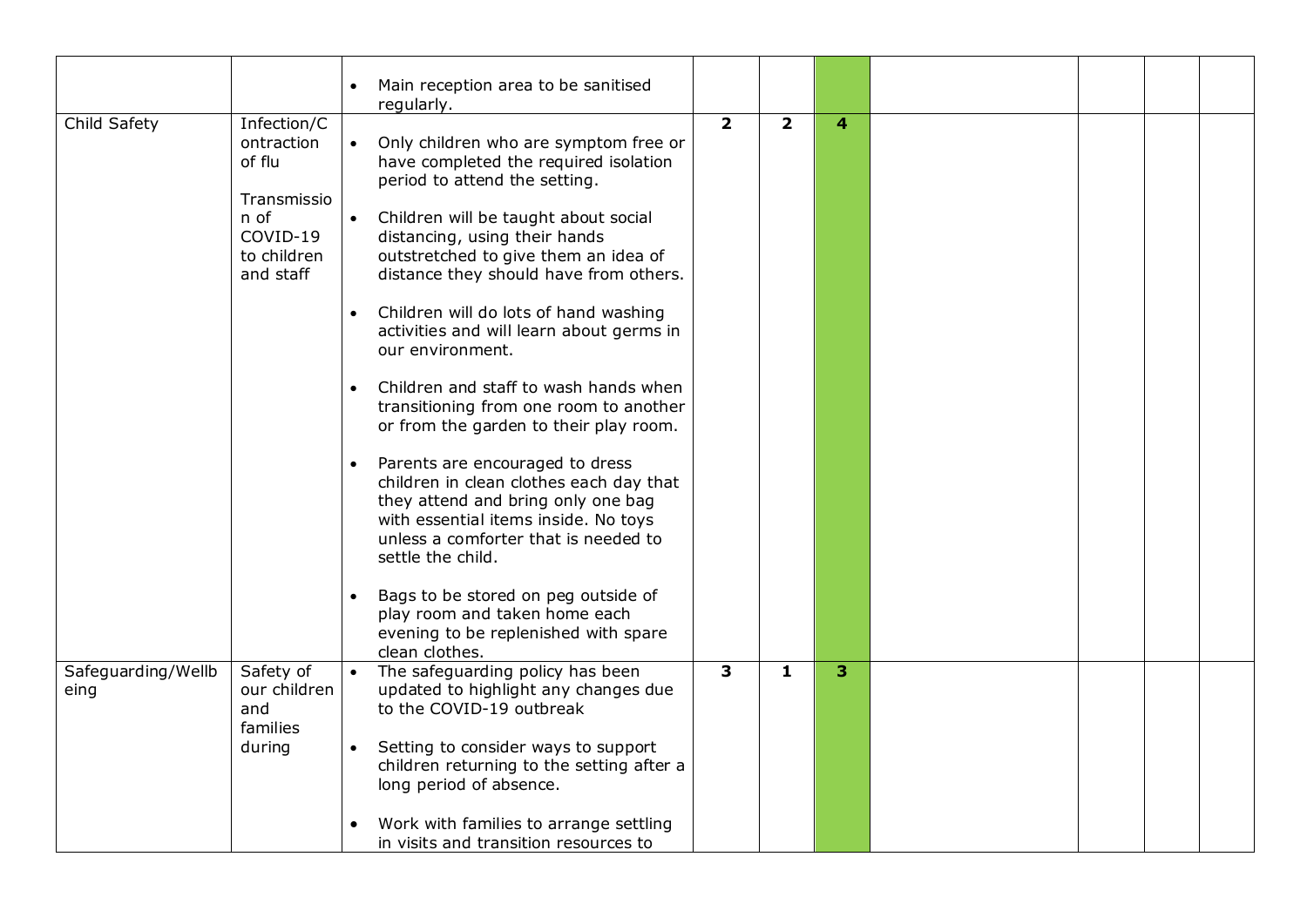|                                      |                                                                                                        | support any children returning to the<br>setting.<br>Consider the mental health, pastoral<br>$\bullet$<br>or wider wellbeing support children<br>may need including with bereavement.                                                                                                                                                                                                                                                                                                                                                                                                                                |                |                |                |  |  |
|--------------------------------------|--------------------------------------------------------------------------------------------------------|----------------------------------------------------------------------------------------------------------------------------------------------------------------------------------------------------------------------------------------------------------------------------------------------------------------------------------------------------------------------------------------------------------------------------------------------------------------------------------------------------------------------------------------------------------------------------------------------------------------------|----------------|----------------|----------------|--|--|
| Using transport to<br>attend nursery | Infection/<br>contraction<br>of flu<br>Transmissio<br>n of<br>COVID-19<br>to children<br>and staff     | • Other alternatives to be encouraged<br>such as walking and cycling.<br>If public transport is necessary,<br>$\bullet$<br>current government guidance on the<br>use of public transport must be<br>followed.                                                                                                                                                                                                                                                                                                                                                                                                        | $\overline{2}$ | $\overline{2}$ | 4              |  |  |
| Environment                          | Infection/C<br>ontraction<br>of flu<br>Transmissio   •<br>n of<br>COVID-19<br>to children<br>and staff | Staff to think about the layout of<br>rooms and move activities to enable<br>more space between children playing.<br>Shared tablets, pens, phones are<br>wiped down before and after use.<br>• Outside areas and free flow garden<br>play to be used as regularly as<br>possible.<br>Continue to dispose of waste as usual<br>$\bullet$<br>but ensure use of gloves when dealing<br>with waste.<br>Tissues can be flushed down the toilet<br>$\bullet$<br>as it is the best way of not spreading<br>infection.<br>Outings on LC estate (Woodland<br>$\bullet$<br>walks) to be resumed observing social<br>distancing | $\overline{2}$ | $\overline{2}$ | $\overline{4}$ |  |  |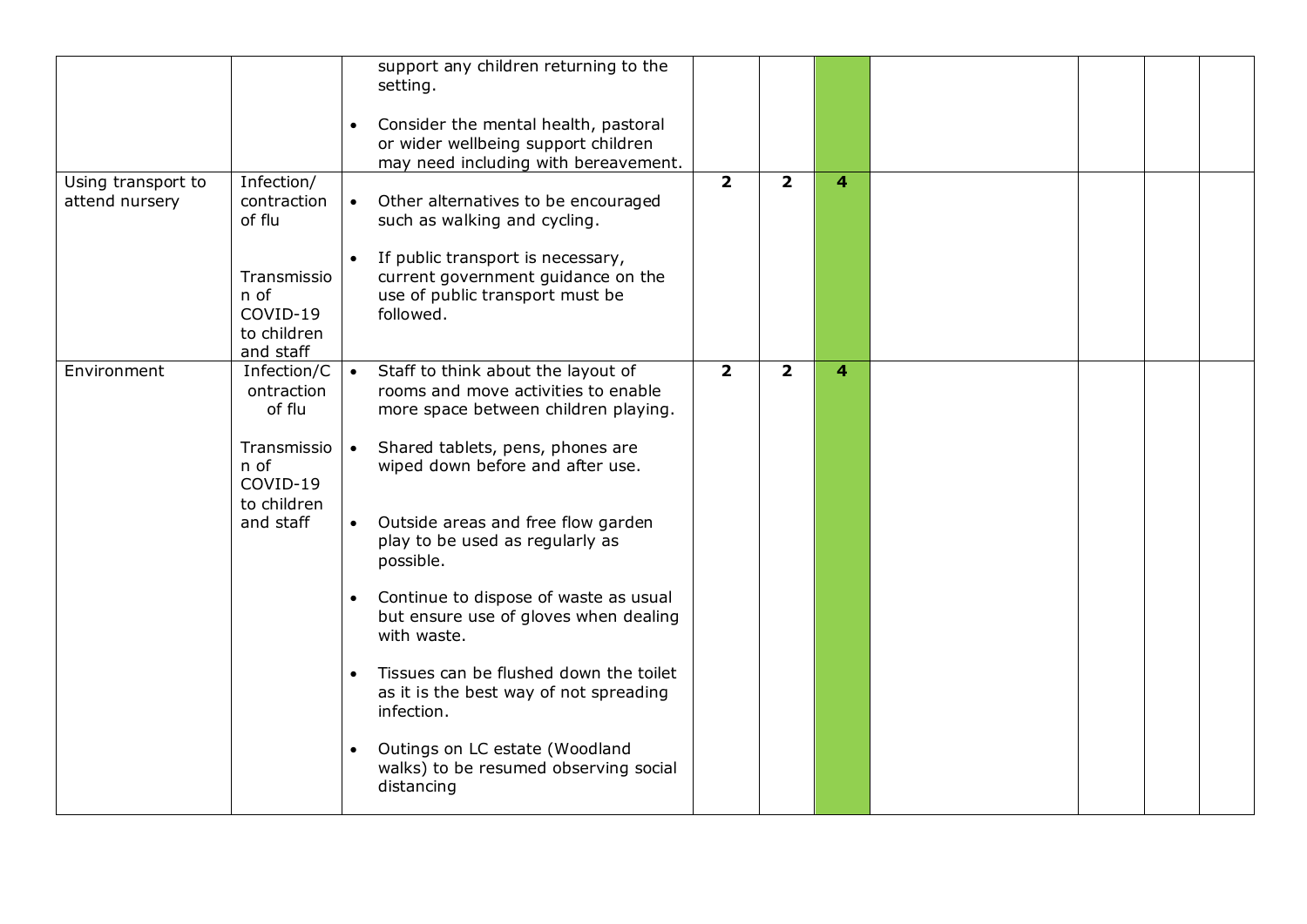|                                                       |                                      | $\bullet$              | In line with Government guidance<br>children are no longer required to be in<br>small consistent groups.<br>Maintain good airflow throughout<br>nursery rooms by opening doors and<br>windows where it is safe to do so.<br>Toys to be sterilised regularly.                    |                |                |                |  |  |
|-------------------------------------------------------|--------------------------------------|------------------------|---------------------------------------------------------------------------------------------------------------------------------------------------------------------------------------------------------------------------------------------------------------------------------|----------------|----------------|----------------|--|--|
|                                                       |                                      | $\bullet$<br>$\bullet$ | Soft furnishings to be washed<br>regularly.                                                                                                                                                                                                                                     |                |                |                |  |  |
|                                                       |                                      | $\bullet$              | If using water trays, they will be<br>emptied and refilled regularly.                                                                                                                                                                                                           |                |                |                |  |  |
|                                                       |                                      | $\bullet$              | Enhanced hygiene and infection<br>control measures followed when<br>sensory or malleable activities are<br>carried out e.g hand washing before<br>and after and disposing of malleable<br>material after each use. Washing<br>accessories and trays thoroughly after<br>use.    |                |                |                |  |  |
|                                                       |                                      | $\bullet$              | Children not to bring toys from home<br>Toys to be left in child's bag if bought<br>into the setting or sterilised upon<br>arrival. This will not include children's<br>comforters but where possible parents<br>are encouraged to provide a comforter<br>for nursery use only. |                |                |                |  |  |
| Preparing and<br>serving food or<br>drinks (including | Infection/<br>Contraction<br>of flu  | $\bullet$              | Housekeeper to wear PPE when<br>serving food                                                                                                                                                                                                                                    | $\overline{2}$ | $\overline{2}$ | $\overline{4}$ |  |  |
| baby milk)                                            | Transmissio<br>n of                  | $\bullet$              | Staff to wash hands and wear gloves<br>when ever preparing or serving food                                                                                                                                                                                                      |                |                |                |  |  |
|                                                       | COVID-19<br>to children<br>and staff | $\bullet$              | Staff should also wear a clean<br>disposable/ washable apron when<br>around food                                                                                                                                                                                                |                |                |                |  |  |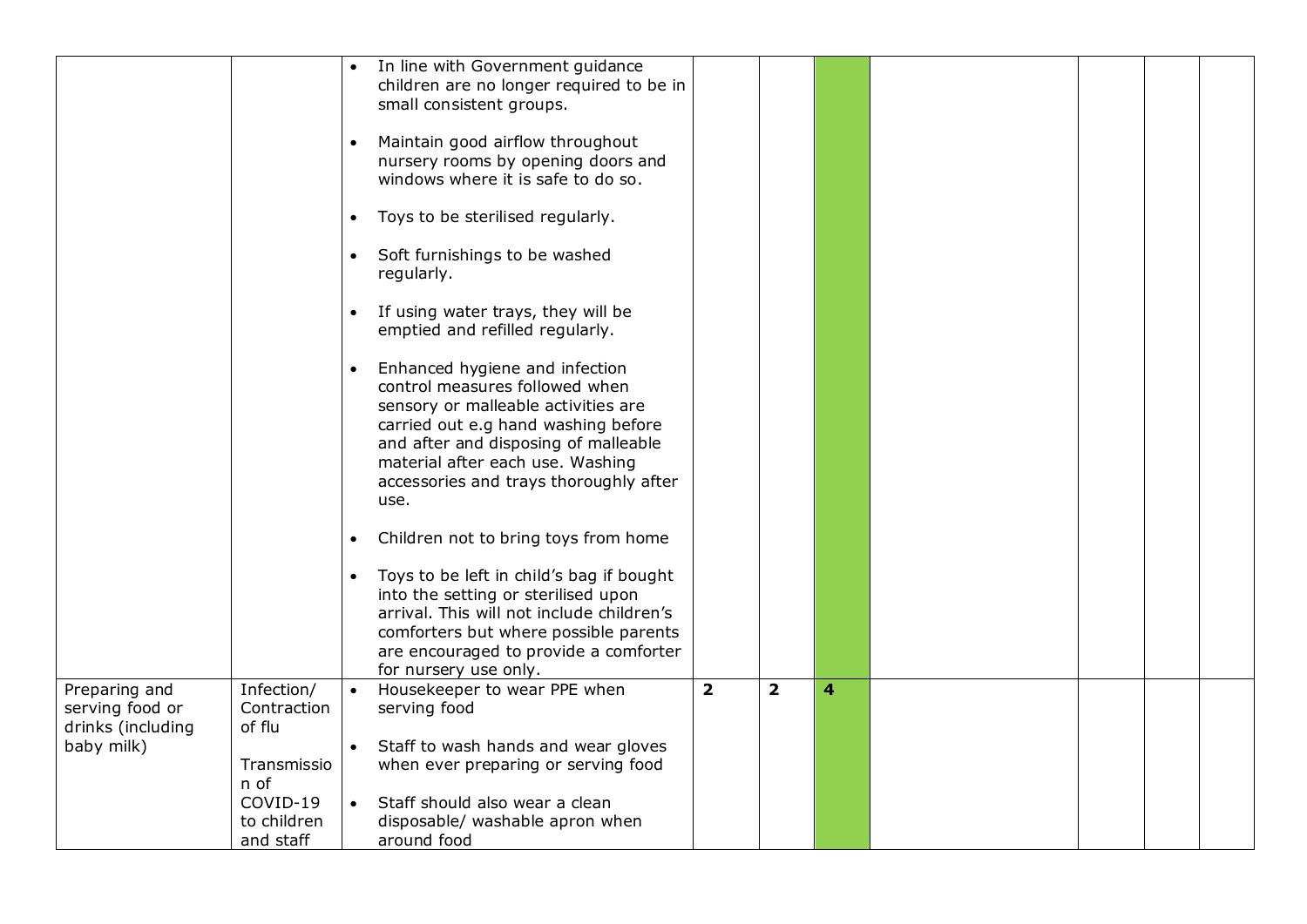|                                             |                                                    | Only food hygiene qualified staff to<br>$\bullet$<br>serve and prepare food                                                                                                                                                                                                                       |                |                |   |  |  |
|---------------------------------------------|----------------------------------------------------|---------------------------------------------------------------------------------------------------------------------------------------------------------------------------------------------------------------------------------------------------------------------------------------------------|----------------|----------------|---|--|--|
|                                             |                                                    | Ensure all baby bottles are sterilised.<br>$\bullet$                                                                                                                                                                                                                                              |                |                |   |  |  |
|                                             |                                                    | Dish cloths/tea towels are not to be<br>$\bullet$<br>used to clean tableware or surfaces                                                                                                                                                                                                          |                |                |   |  |  |
|                                             |                                                    | Gloves and aprons should be changed<br>$\bullet$<br>and disposed of after each meal time<br>or preparation                                                                                                                                                                                        |                |                |   |  |  |
|                                             |                                                    | Surfaces should be cleaned before and<br>$\bullet$<br>after meal times and regularly<br>throughout the day                                                                                                                                                                                        |                |                |   |  |  |
|                                             |                                                    | All tableware should be washed<br>$\bullet$<br>thoroughly in the dishwasher where<br>possible.                                                                                                                                                                                                    |                |                |   |  |  |
|                                             |                                                    | Only use correctly coloured cloth for<br>$\bullet$<br>the area that your cleaning and the<br>correct cleaning detergent (red-<br>bathrooms, green for kitchen, blue for<br>surfaces), Yellow for hazardous<br>areas- these should then be washed<br>through the washing machine after<br>each use |                |                |   |  |  |
|                                             |                                                    | In the event of pandemic illness self<br>$\bullet$<br>service should be risk assessed by<br>management.                                                                                                                                                                                           |                |                |   |  |  |
| Work place<br>etiquette and hand<br>washing | Infection/c<br>ontraction<br>of flu<br>Transmissio | Proper workplace etiquette should be<br>used (sneezing or coughing into a<br>disposable tissue, covering both nose<br>and mouth and bin or flush the tissue<br>straight away) and hand hygiene                                                                                                    | $\overline{2}$ | $\overline{2}$ | 4 |  |  |
|                                             | n of<br>COVID-19<br>to children<br>and staff       | (washing hands with soap and hot<br>water after coughing/sneezing and<br>using tissues)                                                                                                                                                                                                           |                |                |   |  |  |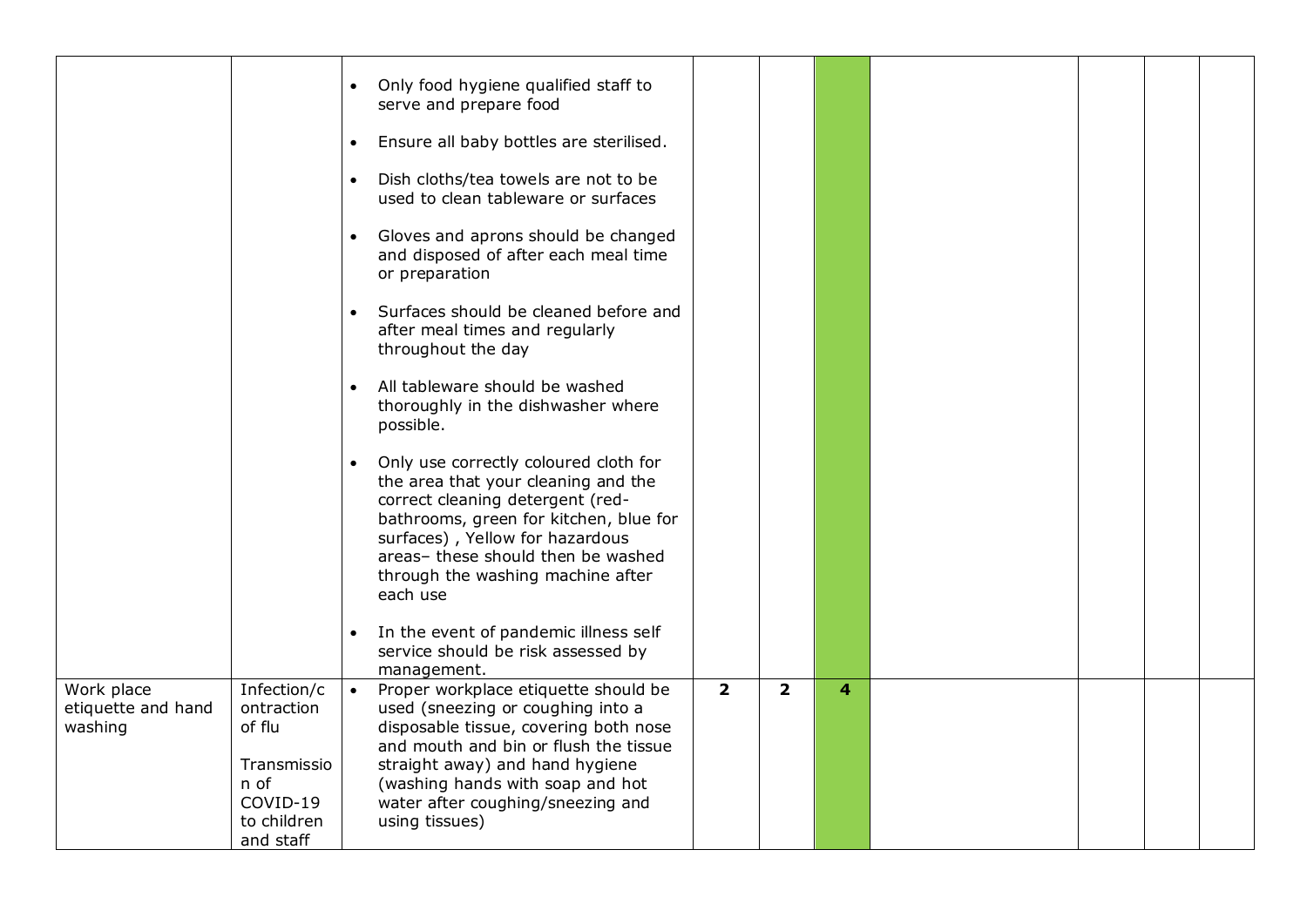|                                  |                           | Staff to ensure handwashing and<br>$\bullet$<br>cleaning routines are followed at all       |                         |                         |   |  |  |
|----------------------------------|---------------------------|---------------------------------------------------------------------------------------------|-------------------------|-------------------------|---|--|--|
|                                  |                           | times                                                                                       |                         |                         |   |  |  |
|                                  |                           | Staff and children to be reminded of<br>$\bullet$<br>these wherever possible. Especially    |                         |                         |   |  |  |
|                                  |                           | when entering or leaving the setting,<br>meal times and throughout personal                 |                         |                         |   |  |  |
|                                  |                           | care routines: Nose, eyes and mouth                                                         |                         |                         |   |  |  |
|                                  |                           | should not be touched unless hands<br>have been thoroughly washed                           |                         |                         |   |  |  |
|                                  |                           | Do not reuse tissues or use cloth<br>$\bullet$<br>hankies as this will spread the virus to  |                         |                         |   |  |  |
|                                  |                           | pockets and handbags and re-                                                                |                         |                         |   |  |  |
|                                  |                           | contaminate clean hands.                                                                    |                         |                         |   |  |  |
|                                  |                           | Avoid close interaction and direct<br>$\bullet$<br>contact with others, maintaining a       |                         |                         |   |  |  |
|                                  |                           | distance of two metre of more where<br>possible                                             |                         |                         |   |  |  |
|                                  |                           | Staff to wash their hands as soon as<br>$\bullet$                                           |                         |                         |   |  |  |
|                                  |                           | they get to work and as soon as they<br>get home.                                           |                         |                         |   |  |  |
|                                  |                           | Extra teaching to made available to<br>$\bullet$<br>children to ensure they understand the  |                         |                         |   |  |  |
|                                  |                           | reason and aim of good hand washing                                                         |                         |                         |   |  |  |
|                                  |                           | and good hygiene routines.                                                                  |                         |                         |   |  |  |
|                                  |                           | Encourage tissues to be flushed down<br>$\bullet$<br>the toilet as this is the best way for |                         |                         |   |  |  |
|                                  |                           | infection not to spread.                                                                    |                         |                         |   |  |  |
| Hygiene and<br>infection control | Infection/C<br>ontraction | Hygiene and infection control<br>$\bullet$<br>procedures to be followed for cleaning.       | $\overline{\mathbf{2}}$ | $\overline{\mathbf{2}}$ | 4 |  |  |
| good practise                    | of flu                    | Frequently used items or areas should<br>$\bullet$                                          |                         |                         |   |  |  |
|                                  | COVID-19                  | be sanitized as regularly as possible                                                       |                         |                         |   |  |  |
|                                  | Transmissio               |                                                                                             |                         |                         |   |  |  |
|                                  | n of                      |                                                                                             |                         |                         |   |  |  |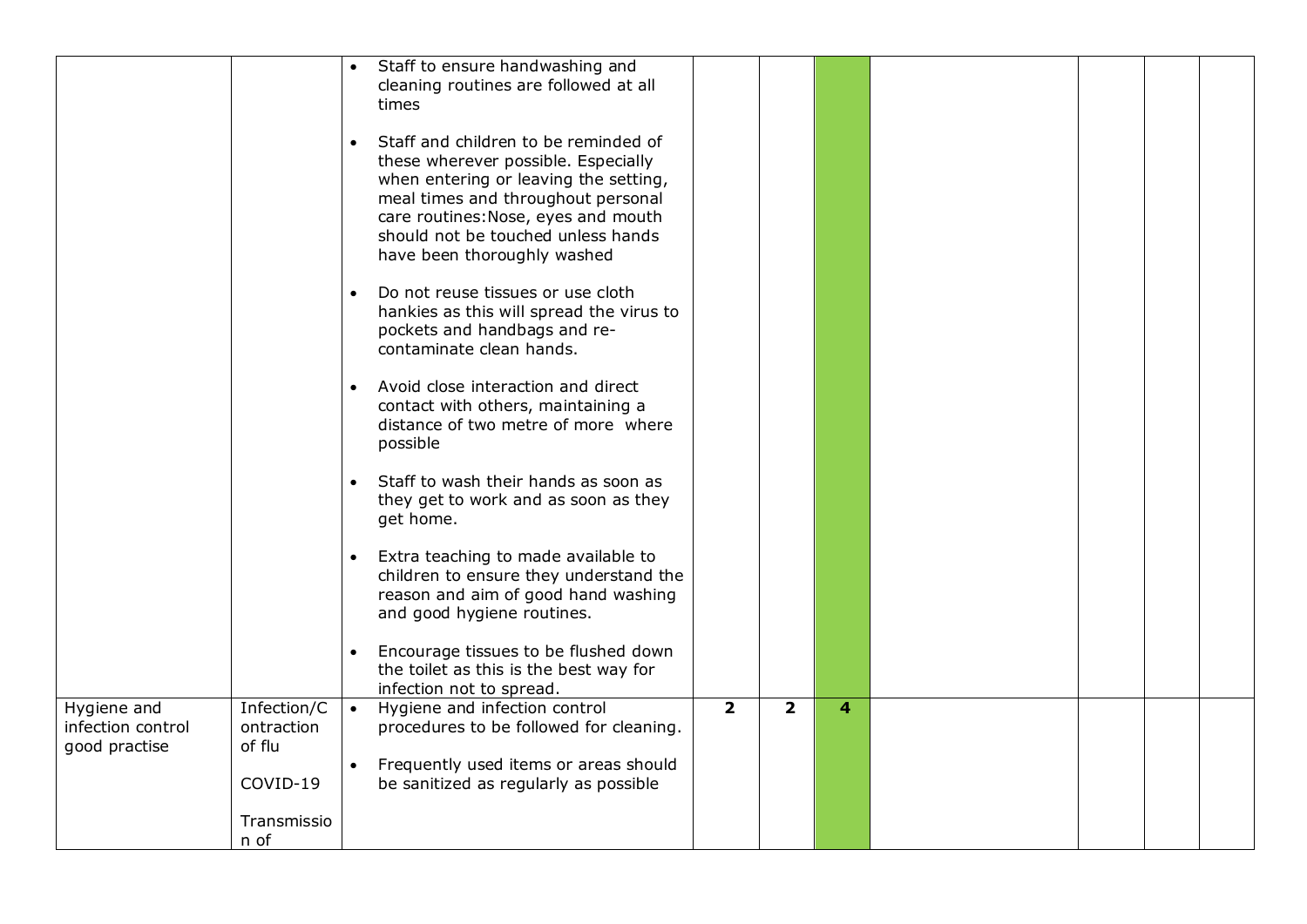| COVID-19                 |           | Cleaners and staff to be debriefed on                                              |  |  |  |  |
|--------------------------|-----------|------------------------------------------------------------------------------------|--|--|--|--|
| to children<br>and staff |           | cleaning standards and use records to<br>record cleaning.                          |  |  |  |  |
|                          |           |                                                                                    |  |  |  |  |
|                          |           | • Sanitizers in all rooms with separate                                            |  |  |  |  |
|                          |           | nappy/food/kitchen use as already<br>stated, ensuring each room has a full         |  |  |  |  |
|                          |           | supply of each sanitiser                                                           |  |  |  |  |
|                          |           |                                                                                    |  |  |  |  |
|                          | $\bullet$ | Disposable PPE to be used for the<br>higher risk jobs - nappy changing, first      |  |  |  |  |
|                          |           | aid and cleaning.                                                                  |  |  |  |  |
|                          |           |                                                                                    |  |  |  |  |
|                          | $\bullet$ | Items such as towels and flannels<br>must be washed every use. Flannels            |  |  |  |  |
|                          |           | must be soaked in Biovation before                                                 |  |  |  |  |
|                          |           | washing.                                                                           |  |  |  |  |
|                          |           | Tea towels to be washed daily.                                                     |  |  |  |  |
|                          | $\bullet$ |                                                                                    |  |  |  |  |
|                          |           | • Blue (food) aprons sanitised after                                               |  |  |  |  |
|                          |           | every use and washed weekly                                                        |  |  |  |  |
|                          | $\bullet$ | Continue to remove waste regularly                                                 |  |  |  |  |
|                          |           | from the building in black bags for all                                            |  |  |  |  |
|                          |           | general waste. Tissues where possible<br>to be flushed down the toilet as this is  |  |  |  |  |
|                          |           | the best way to reduce the risk.                                                   |  |  |  |  |
|                          |           |                                                                                    |  |  |  |  |
|                          |           | • It is key that staff are role modelling<br>with the key NHS guidance $-$ lots of |  |  |  |  |
|                          |           | washing hands, especially on arrival to                                            |  |  |  |  |
|                          |           | work, coughing in a tissue or in their                                             |  |  |  |  |
|                          |           | arm. To avoid touching mouth, eyes<br>and nose                                     |  |  |  |  |
|                          |           |                                                                                    |  |  |  |  |
|                          | $\bullet$ | Posters displayed throughout the                                                   |  |  |  |  |
|                          |           | building in key areas.                                                             |  |  |  |  |
|                          | $\bullet$ | Staff to avoid physical contact of                                                 |  |  |  |  |
|                          |           | handshakes/hugging.                                                                |  |  |  |  |
|                          |           |                                                                                    |  |  |  |  |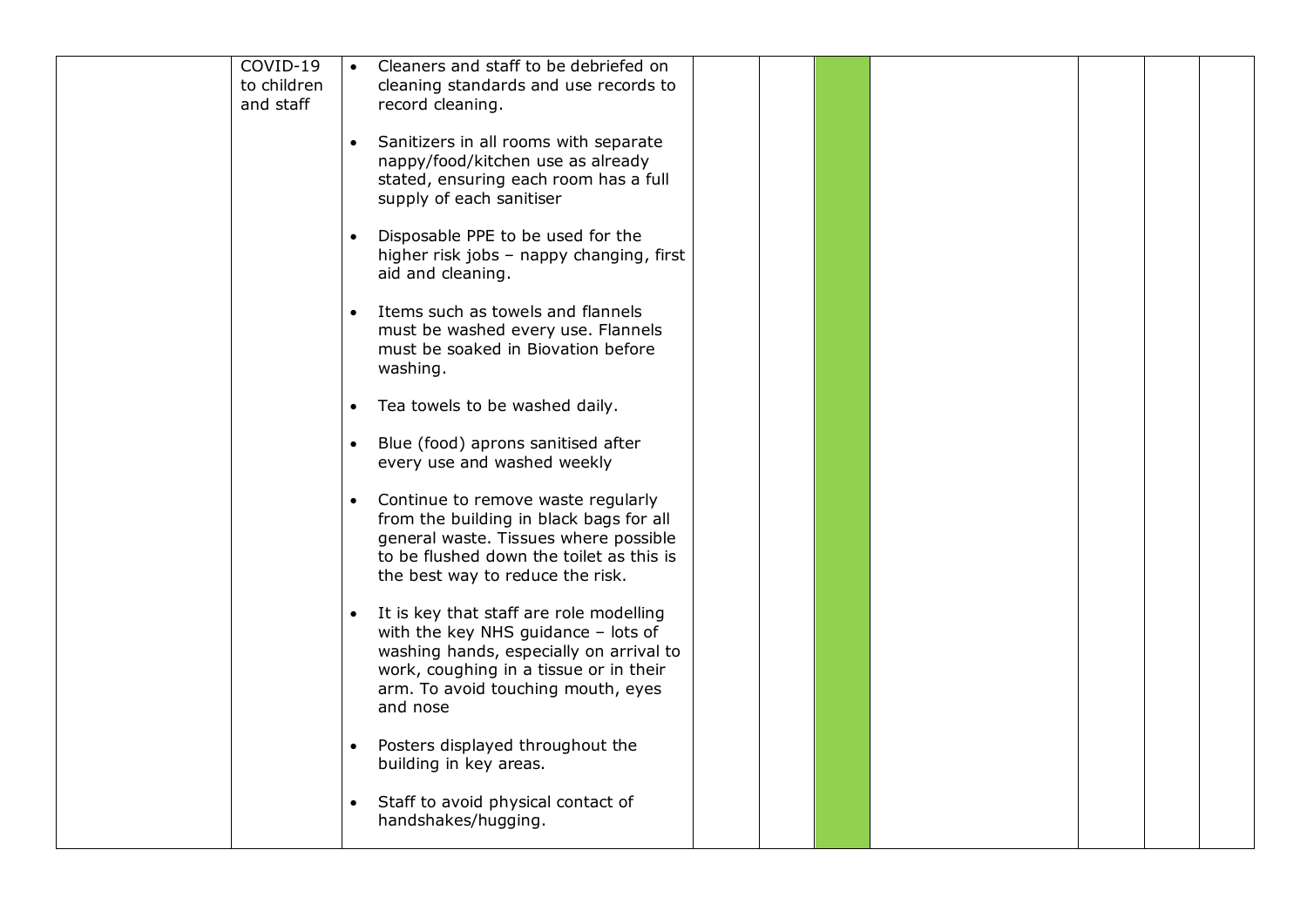|                                              |                                     | Supervised handwashing - to be<br>carried out on arrival to the nursery                               |                |                |   |  |  |
|----------------------------------------------|-------------------------------------|-------------------------------------------------------------------------------------------------------|----------------|----------------|---|--|--|
|                                              |                                     | and when leaving, before and after<br>food, after the garden and after the                            |                |                |   |  |  |
|                                              |                                     | toilet.                                                                                               |                |                |   |  |  |
|                                              |                                     | Staff need to ensure that children have                                                               |                |                |   |  |  |
|                                              |                                     | washed soap suds off their hands fully<br>and hands are dried thoroughly to                           |                |                |   |  |  |
|                                              |                                     | prevent sores and dry skin.                                                                           |                |                |   |  |  |
|                                              |                                     | Staff to monitor the dryness of                                                                       |                |                |   |  |  |
|                                              |                                     | children's hands and discuss with<br>parents if hand cream wants to be                                |                |                |   |  |  |
|                                              |                                     | provided from home. This must be                                                                      |                |                |   |  |  |
|                                              |                                     | recorded in line with the medication<br>policy.                                                       |                |                |   |  |  |
|                                              |                                     | Frequent deep cleaning to be                                                                          |                |                |   |  |  |
|                                              |                                     | undertaken especially highly used<br>areas such as door handles,                                      |                |                |   |  |  |
|                                              |                                     | bannisters, phones, tablets, toilets,                                                                 |                |                |   |  |  |
|                                              |                                     | sinks/taps, tables, chairs, desks, light<br>switches, key pads and toys.                              |                |                |   |  |  |
| Maintenance of<br>hand hygiene<br>facilities | Infection/<br>Contraction<br>of flu | Access to effective hand hygiene<br>facilities available                                              | $\overline{2}$ | $\overline{2}$ | 4 |  |  |
|                                              |                                     | Alcohol based are provided at                                                                         |                |                |   |  |  |
|                                              | Transmissio                         | entrances used by any essential<br>visitors and all staff.                                            |                |                |   |  |  |
|                                              | n of<br>COVID-19                    | • Adequate levels of liquid soap in the                                                               |                |                |   |  |  |
|                                              | to children<br>and staff            | toilets will be maintained                                                                            |                |                |   |  |  |
|                                              |                                     | Always wash your hands before eating<br>$\bullet$                                                     |                |                |   |  |  |
|                                              |                                     | and/or drinking, using the telephone,<br>taking/distributing medication or<br>serving/preparing food. |                |                |   |  |  |
|                                              |                                     | Staff to wash hands at the beginning                                                                  |                |                |   |  |  |
|                                              |                                     | and end of lunch break.                                                                               |                |                |   |  |  |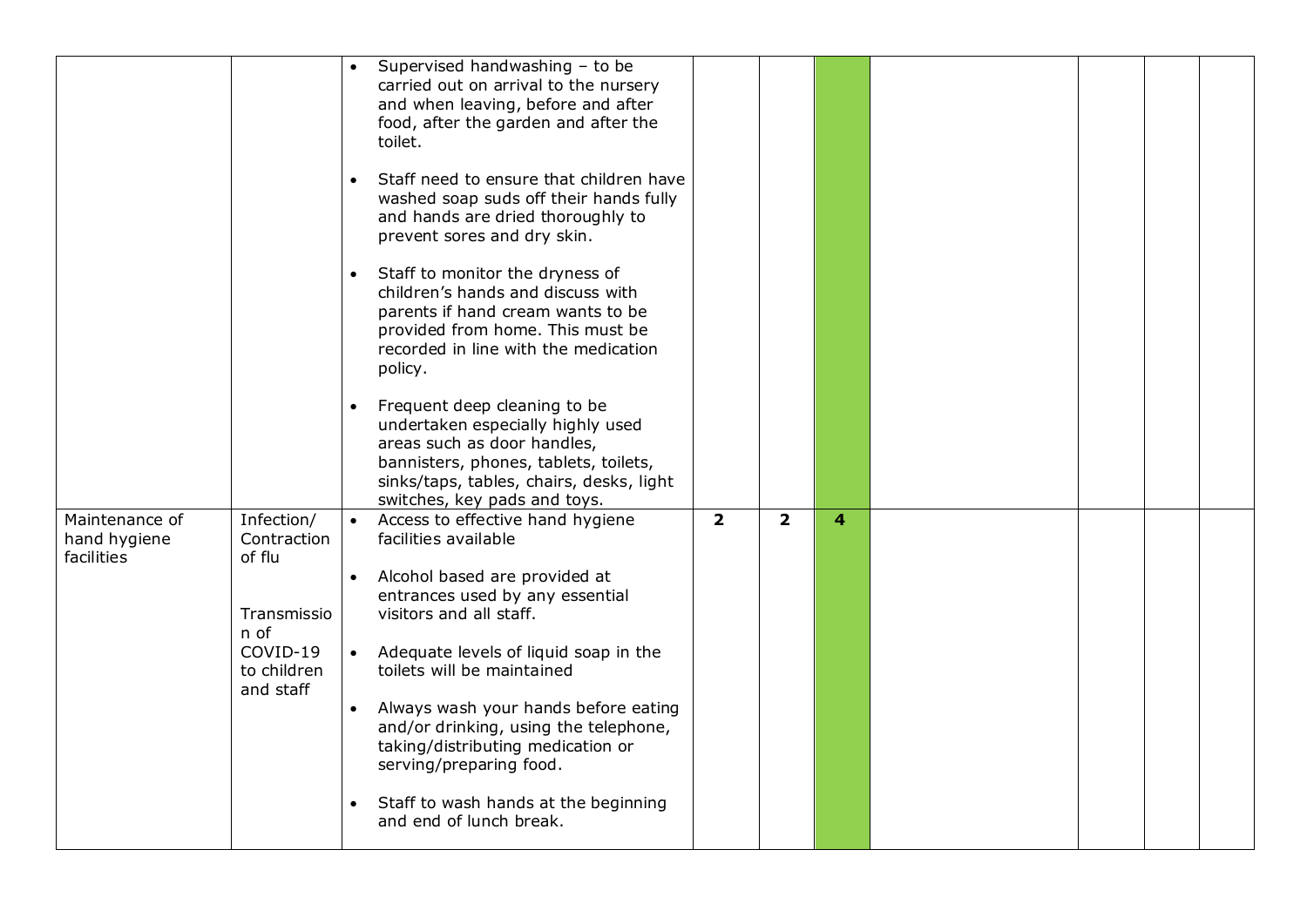|                                                    |                                                                | Signs to be placed in prominent areas<br>to remind staff/customers of use of the<br>alcohol rub on arrival and washing of<br>hands.                                                                                                                                                                                                     |                         |                |   |  |  |
|----------------------------------------------------|----------------------------------------------------------------|-----------------------------------------------------------------------------------------------------------------------------------------------------------------------------------------------------------------------------------------------------------------------------------------------------------------------------------------|-------------------------|----------------|---|--|--|
| Vulnerable<br>children/staff within<br>the setting | infection/co<br>ntraction of<br>flu.                           | Medication to be in sealed bags in the<br>$\overline{\phantom{a}}$<br>medication box so that there is no<br>cross-contamination                                                                                                                                                                                                         | $\overline{2}$          | $\overline{2}$ | 4 |  |  |
|                                                    | Transmissio<br>n of<br>COVID-19                                | Education Health and Care plans to be<br>$\bullet$<br>in place from the local authority and<br>risk assessment in place                                                                                                                                                                                                                 |                         |                |   |  |  |
|                                                    | to children<br>and staff                                       | Nursery has health care plans in place<br>$\bullet$<br>to support with return if required                                                                                                                                                                                                                                               |                         |                |   |  |  |
|                                                    | Safeguardi<br>ng<br>concerns.                                  | Vulnerable staff will require a back to<br>$\bullet$<br>work meeting with their manager prior<br>to returning to discuss any concerns<br>they have and controls measures in<br>place (including pregnant staff-RA to<br>be completed and updated regularly<br>following new guidance)<br>Children who clinically extremely<br>$\bullet$ |                         |                |   |  |  |
|                                                    |                                                                | vulnerable should seek medical advice<br>before attending nursery                                                                                                                                                                                                                                                                       |                         |                |   |  |  |
|                                                    |                                                                | Those in the same household as<br>$\bullet$<br>someone clinically extremely<br>vulnerable can return providing strict<br>social distancing are adhered to.                                                                                                                                                                              |                         |                |   |  |  |
|                                                    |                                                                | Contact maintained with social workers<br>$\bullet$<br>for vulnerable children under social<br>care who are not attending the setting.                                                                                                                                                                                                  |                         |                |   |  |  |
| Emergency<br>communication plan                    | Out of date<br>information<br>for key<br>people<br>Transmissio | $\bullet$<br>Ensure an open flow of communication<br>channels is always available for<br>employees, family members and other<br>customers/ suppliers and key contacts<br>providing current mobile and home<br>numbers and e-mail addresses as                                                                                           | $\overline{\mathbf{3}}$ | $\mathbf{1}$   | 3 |  |  |
|                                                    | n of                                                           | necessary                                                                                                                                                                                                                                                                                                                               |                         |                |   |  |  |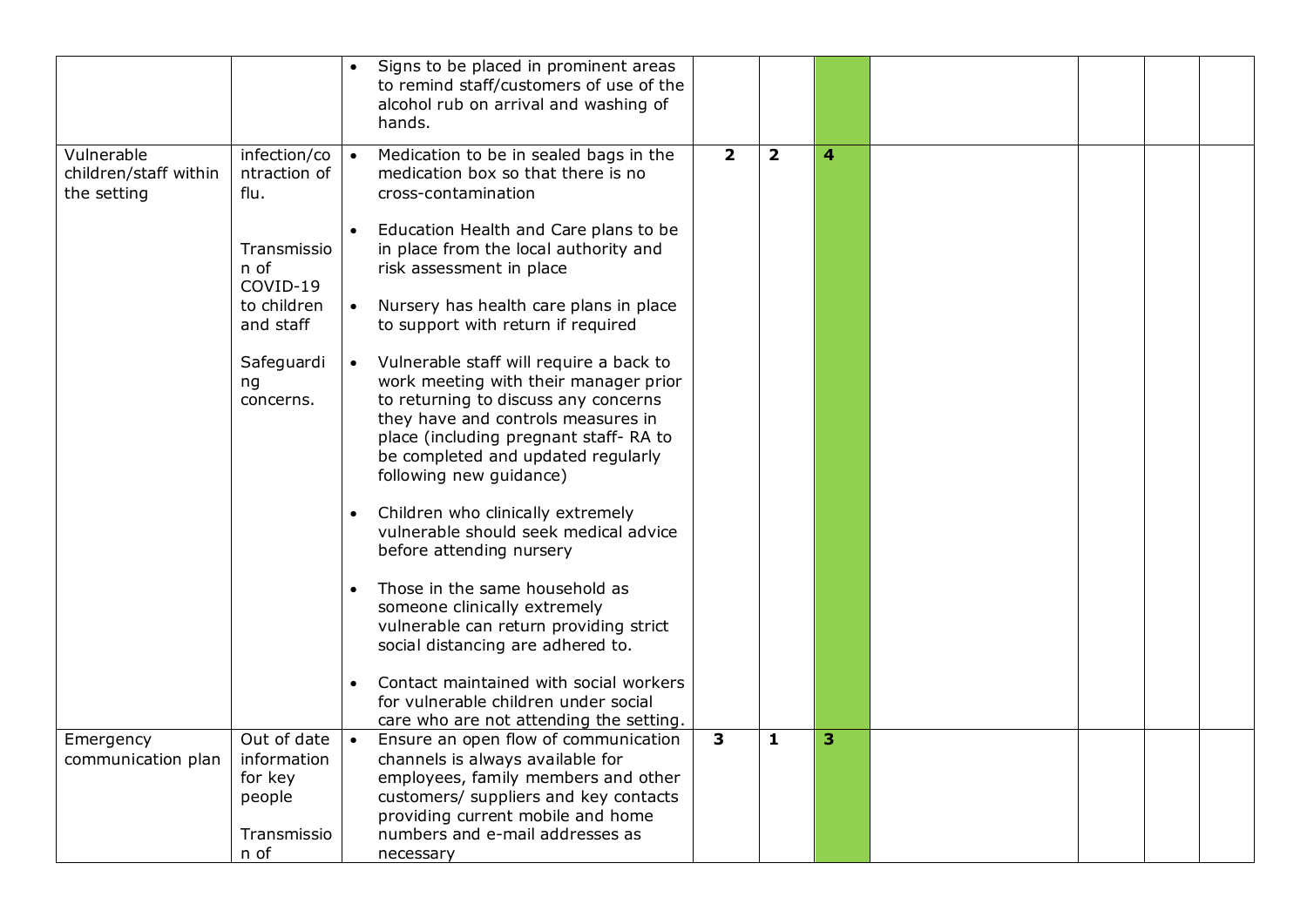|                    | COVID-19<br>to children<br>and staff                                                                                                                                         | Nursery Manager to make key<br>communications with families and staff<br>Appropriate technology will be<br>$\bullet$<br>considered for certain job roles to<br>enable staff to work from home if<br>appropriate<br>Local authority reports to be filled in to<br>$\bullet$<br>meet deadlines.                                                                                                                                                                                                                                                                                                                                                                                                                                                                                                 |                         |              |   |  |  |
|--------------------|------------------------------------------------------------------------------------------------------------------------------------------------------------------------------|-----------------------------------------------------------------------------------------------------------------------------------------------------------------------------------------------------------------------------------------------------------------------------------------------------------------------------------------------------------------------------------------------------------------------------------------------------------------------------------------------------------------------------------------------------------------------------------------------------------------------------------------------------------------------------------------------------------------------------------------------------------------------------------------------|-------------------------|--------------|---|--|--|
| Staff flexibility/ | Public                                                                                                                                                                       | Advise staff to follow latest<br>$\bullet$                                                                                                                                                                                                                                                                                                                                                                                                                                                                                                                                                                                                                                                                                                                                                    | $\overline{\mathbf{4}}$ | $\mathbf{1}$ | 4 |  |  |
| sickness policy    | transport<br>services<br>affected,<br>time off for<br>carers/<br>abuse of<br>company<br>sickness<br>procedure<br>Transmissio<br>n of<br>COVID-19<br>to children<br>and staff | government guidance if they have<br>symptoms of a respiratory illness.<br>$\overline{\phantom{a}}$<br>If staff use public transport these<br>services may become affected and be<br>operating at reduced service levels.<br>• Staff members may be required to<br>take time off in a carer capacity. This<br>will require a flexibility of hours and/or<br>work location and reintegration back<br>into the workforce after absence<br>(ensure that the Back to Work Form is<br>completed)<br>$\bullet$<br>Disciplinary action may be taken<br>against staff who do not follow correct<br>Nursery procedures and self-certify<br>their illness or if any evidence comes<br>to light that time off was taken<br>dishonestly<br>Staff to follow the 'Absence Procedure<br>$\bullet$<br>as usual |                         |              |   |  |  |
|                    |                                                                                                                                                                              | Promote an environment whereby staff<br>$\bullet$<br>who become unwell feel that they can<br>stay at home for the advised time.                                                                                                                                                                                                                                                                                                                                                                                                                                                                                                                                                                                                                                                               |                         |              |   |  |  |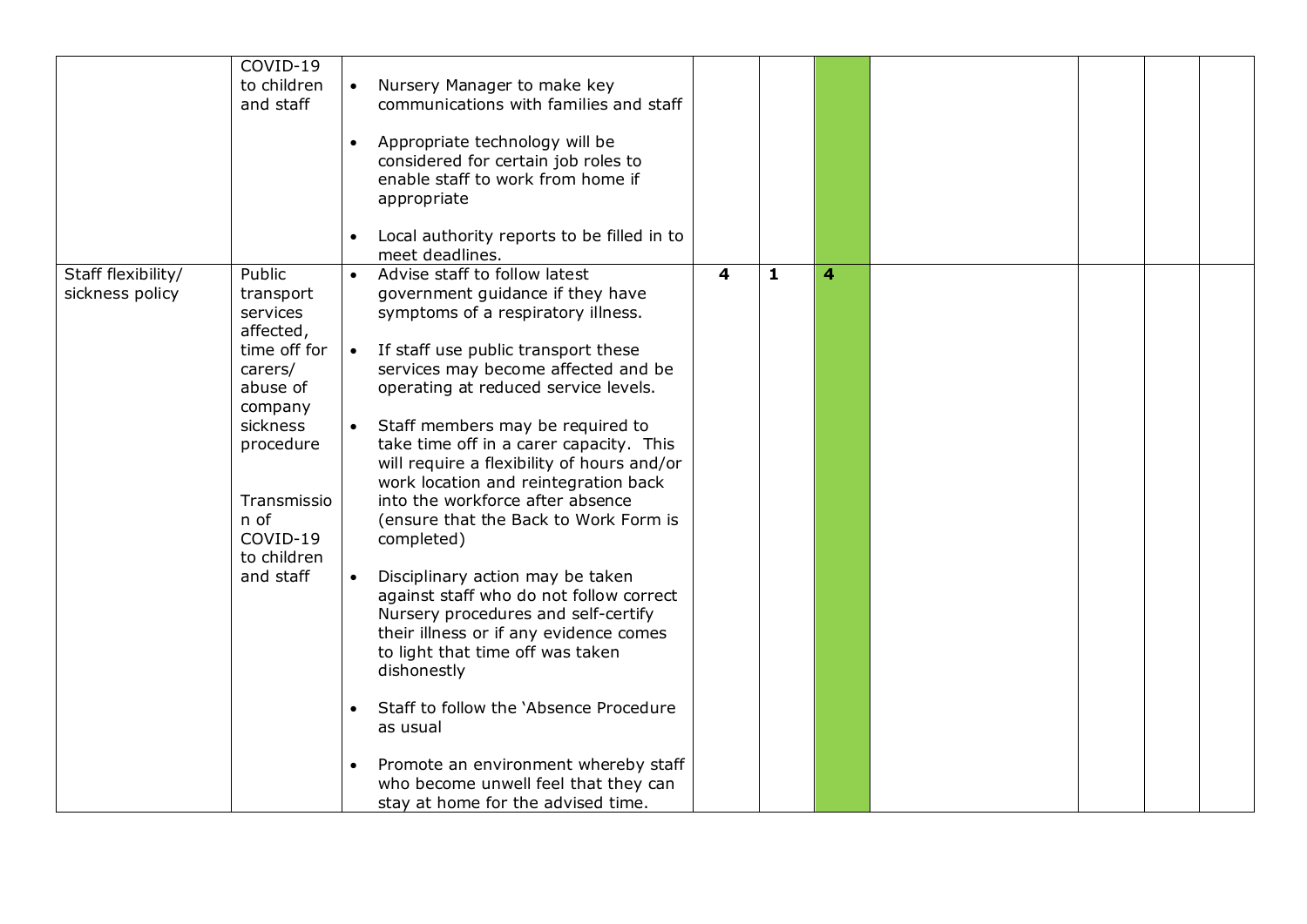| 3<br>$\mathbf{1}$<br>3<br>Communication<br>Infection/c<br>For control measures to work                                                          |  |  |
|-------------------------------------------------------------------------------------------------------------------------------------------------|--|--|
| with others<br>ontraction<br>employees must be aware of the                                                                                     |  |  |
| of flu<br>above risks that have been identified                                                                                                 |  |  |
| and the measures in place to control                                                                                                            |  |  |
| Transmissio<br>exposure                                                                                                                         |  |  |
| n of                                                                                                                                            |  |  |
| COVID-19<br>Ensure staff and visitors know and<br>$\bullet$                                                                                     |  |  |
| to children<br>understand when and how to apply the                                                                                             |  |  |
| and staff<br>controls, including the use of PPE,                                                                                                |  |  |
| hand washing, social distancing and                                                                                                             |  |  |
| what to do in an emergency                                                                                                                      |  |  |
| Children or Staff<br>$\overline{\mathbf{2}}$<br>$\overline{\mathbf{2}}$<br>Infection/<br>Government guidelines to be followed<br>4<br>$\bullet$ |  |  |
| becoming unwell at<br>contraction<br>with regards to self-isolation and                                                                         |  |  |
| of flu<br>contacting Public Health England for<br>the nursery                                                                                   |  |  |
| advice to contain any outbreak.                                                                                                                 |  |  |
|                                                                                                                                                 |  |  |
| Transmissio<br>Anyone showing symptoms of a<br>$\bullet$                                                                                        |  |  |
| n of<br>respiratory illness and suffering from a                                                                                                |  |  |
| COVID-19<br>high temperature should be sent home                                                                                                |  |  |
| to children                                                                                                                                     |  |  |
| Anyone showing symptoms should<br>and staff<br>$\bullet$                                                                                        |  |  |
| avoid touching people, surfaces and                                                                                                             |  |  |
| objects and use separate toilet                                                                                                                 |  |  |
| facilities (small adult toilet- opposite                                                                                                        |  |  |
| laundry room). Deep clean to be                                                                                                                 |  |  |
| undertaken of the area on their                                                                                                                 |  |  |
| departure.                                                                                                                                      |  |  |
|                                                                                                                                                 |  |  |
| Staff to wear full PPE when caring for a                                                                                                        |  |  |
| sick child.                                                                                                                                     |  |  |
|                                                                                                                                                 |  |  |
| The room and area where the child or<br>$\bullet$                                                                                               |  |  |
| staff member have been situated                                                                                                                 |  |  |
| should be sanitized as soon as possible                                                                                                         |  |  |
| after their departure.                                                                                                                          |  |  |
| Infection/<br>A deep clean may be necessary in the<br>$\overline{2}$<br>$\overline{2}$<br>Deep cleaning<br>$\bullet$<br>4                       |  |  |
| contraction<br>event of an outbreak of a contagious                                                                                             |  |  |
| of flu<br>desease.                                                                                                                              |  |  |
|                                                                                                                                                 |  |  |
| PHE advise should be considered.                                                                                                                |  |  |
| Transmissio                                                                                                                                     |  |  |
| n of                                                                                                                                            |  |  |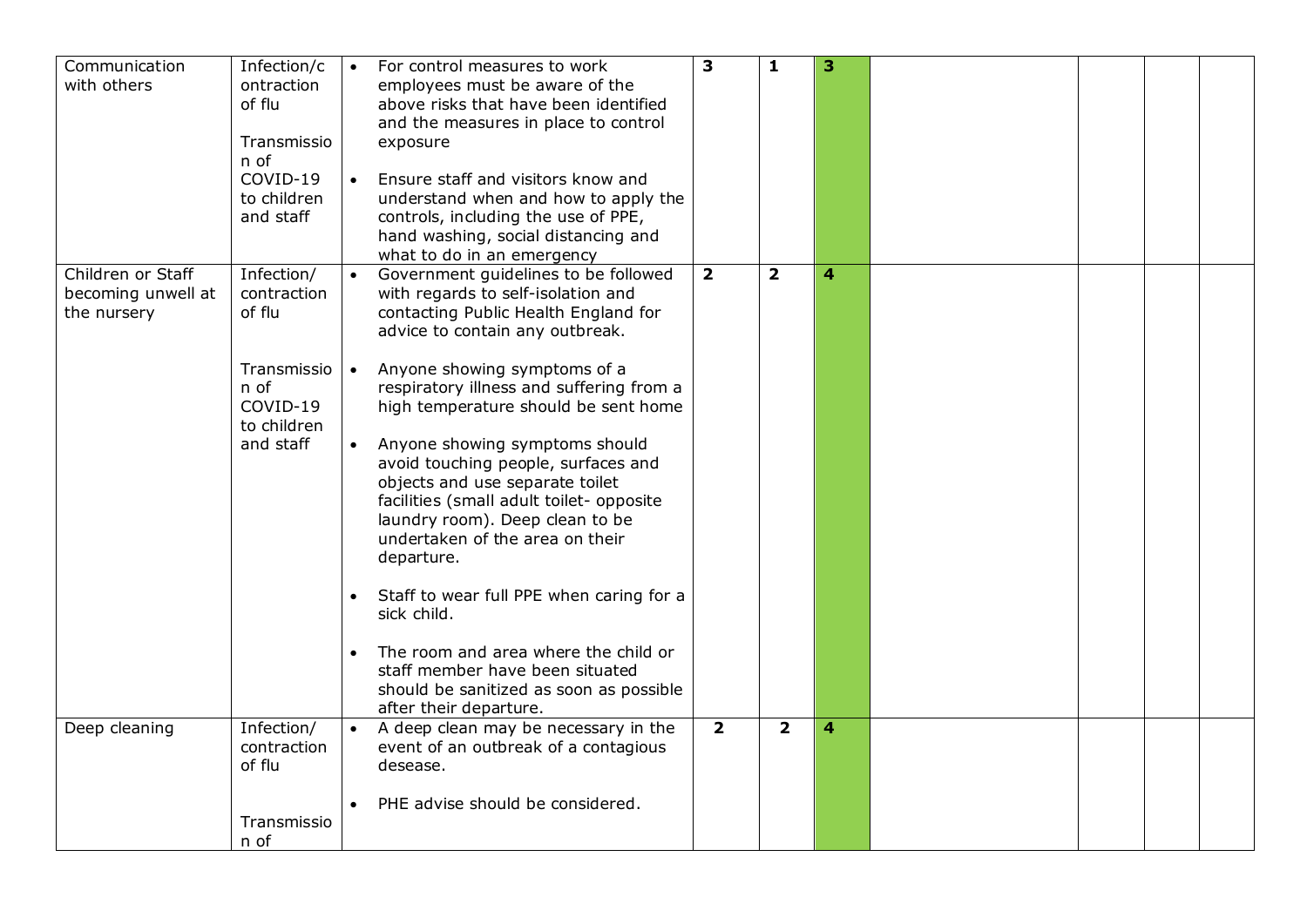|                                          | COVID-19<br>to children<br>and staff                                                               | Nursery Manager and domestic service<br>manager at college will liase to<br>arrange appropriate cleaning of setting<br>int his situation.                                                                                                                                                                                                                                                                                                                                                                                                                                                                                       |                |                         |   |  |  |
|------------------------------------------|----------------------------------------------------------------------------------------------------|---------------------------------------------------------------------------------------------------------------------------------------------------------------------------------------------------------------------------------------------------------------------------------------------------------------------------------------------------------------------------------------------------------------------------------------------------------------------------------------------------------------------------------------------------------------------------------------------------------------------------------|----------------|-------------------------|---|--|--|
| New admissions<br>and settling in visits | Infection/<br>Contraction<br>of flu<br>Transmissio<br>n of<br>COVID-19<br>to children<br>and staff | Virtual tour available and added to<br>$\bullet$<br>nursery website.<br>Visits will resume within the nursery<br>day for new families. Social distancing<br>will be considered throughout their<br>tour.<br>• When a child is settling in to the<br>setting, parents will be required to<br>avoid close contact with other children.<br>They will be made aware of the<br>$\bullet$<br>'system of controls' on arrival and how<br>this impacts them and their<br>responsibilities whilst in the setting.<br>Settling in sessions where a<br>$\bullet$<br>parent/carer is attending will be<br>limited to no longer than 1 hour. | $\overline{2}$ | $\overline{\mathbf{2}}$ | 4 |  |  |
| Wellbeing of<br>children and staff       | Confusion,<br>anxiety,<br>changes to<br>routines.                                                  | $\bullet$<br>Support children's wellbeing whilst at<br>nursery, providing them with routine<br>and structure, maintaining good<br>communication with parents to keep<br>consistency between home and<br>nursery.<br>Staff to be supported back into work,<br>$\bullet$<br>considering flexible working where<br>possible and maintaining a good work-<br>life balance.<br>Staff to be kept updated and involved<br>$\bullet$<br>working arrangements.<br>Regular contact to be kept with staff<br>$\bullet$<br>working from home.                                                                                               | 4              | $\mathbf{1}$            | 4 |  |  |